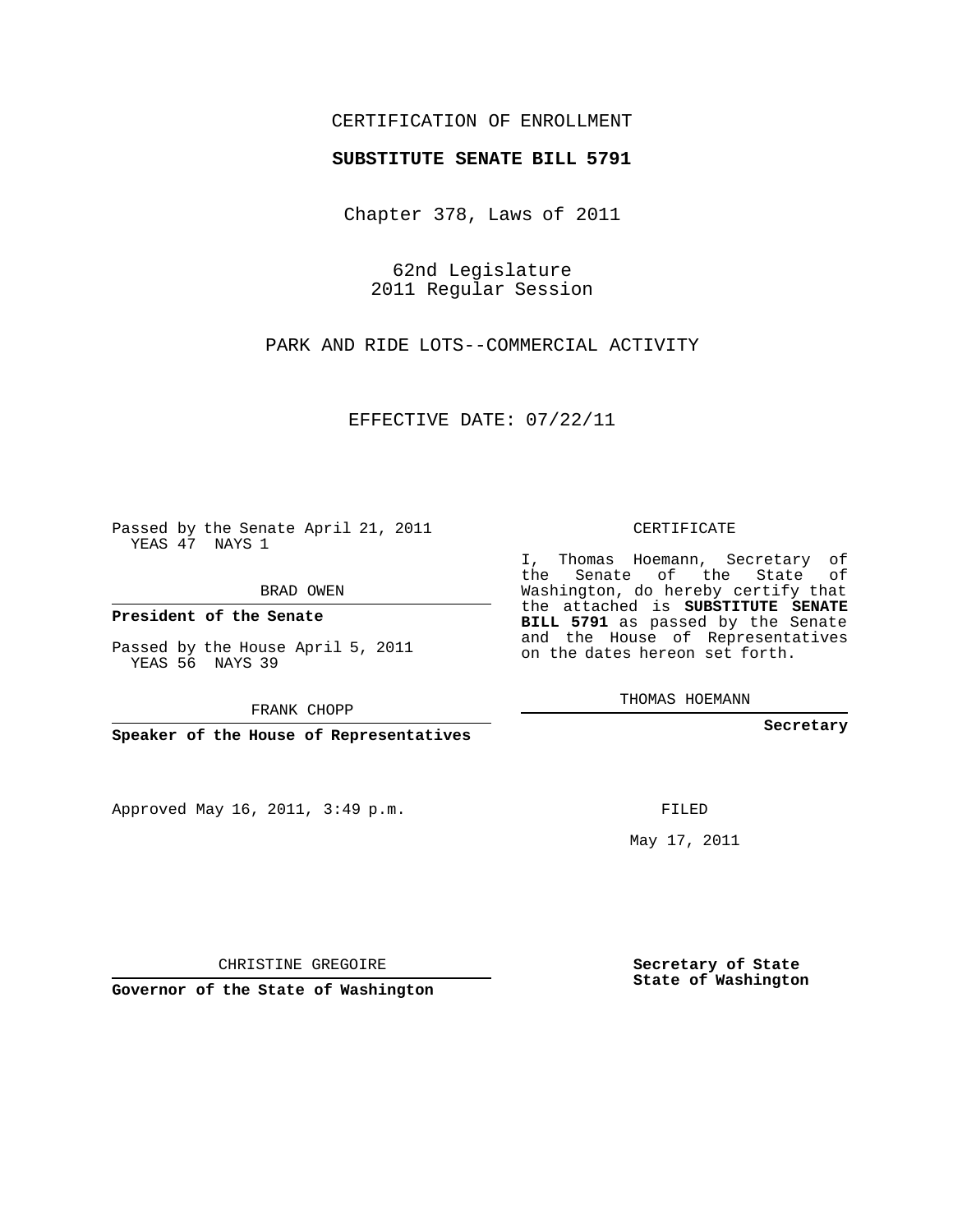## **SUBSTITUTE SENATE BILL 5791** \_\_\_\_\_\_\_\_\_\_\_\_\_\_\_\_\_\_\_\_\_\_\_\_\_\_\_\_\_\_\_\_\_\_\_\_\_\_\_\_\_\_\_\_\_

\_\_\_\_\_\_\_\_\_\_\_\_\_\_\_\_\_\_\_\_\_\_\_\_\_\_\_\_\_\_\_\_\_\_\_\_\_\_\_\_\_\_\_\_\_

AS AMENDED BY THE HOUSE

Passed Legislature - 2011 Regular Session

## **State of Washington 62nd Legislature 2011 Regular Session**

**By** Senate Transportation (originally sponsored by Senators Hobbs, Fain, King, Haugen, and White)

READ FIRST TIME 02/25/11.

 AN ACT Relating to commercial activity at certain park and ride lots; and adding a new section to chapter 47.04 RCW.

BE IT ENACTED BY THE LEGISLATURE OF THE STATE OF WASHINGTON:

 NEW SECTION. **Sec. 1.** A new section is added to chapter 47.04 RCW to read as follows:

 (1) The department, or any local transit agency that has received state funding for a park and ride lot, may enter into a lease with private entities allowing them to operate food or beverage retailers, restaurants, grocery and convenience stores, or other private enterprises that are of benefit to the traveling public at park and ride lots owned by the department or local transit agency.

 (2) The department or local transit agency must take all necessary action to ensure the most favorable lease rates for the state or local transit agency, whether by bid or other reasonable manner, and to require the lessee to enter into any other contract or agreement to protect the state and its citizens or the local transit agency from commercial harm or other type of harm. Any lease entered into under this section must ensure that the lease payments are at fair market value and comparable to market rates in the area of the park and ride